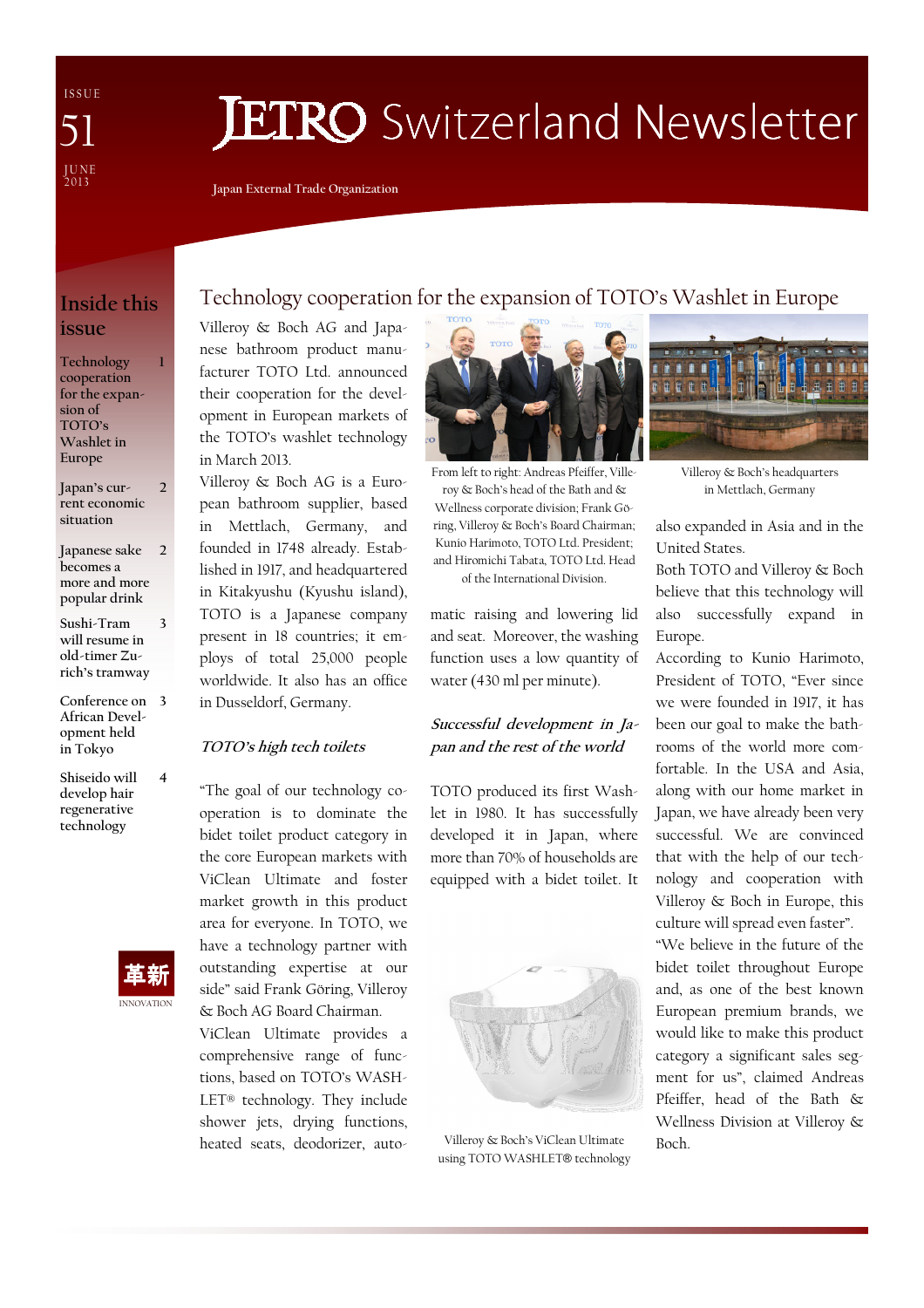# Japan's current economic situation

動向 According to the Bank of Japan's June report, "Japan's economy has been picking up" and "is expected to return to a moderate recovery path", since domestic demand will increase its resilience and overseas economies will gradually pick up. The domestic demand is expected to strengthen. The consumer confidence index increased over the year 13.7% to 45.7 in May 2013 (see graph). Moreover, the average of consumption expenditures per household was ¥307,926 in May

2013, up 1.1% in nominal terms and up 1.4% in real terms from the previous year. The unemployment rate was 4.1% in May, marking a decrease of 6.1% from the previous year.

In addition, the demand of overseas economies is increasing. Total exports of Japan rose year-on-year 10.1% in May. Although exports to Western Europe declined 4.4% , exports to Asia (+11.0%), North America (+16.0%) increased.



dence Index (excluding one-person households, seasonally adjusted series) Cabinet Office

# Japanese sake becomes a more and more popular drink

The Japanese alcoholic beverage made from fermented rice is becoming a more and more popular drink throughout the world.

### Increase of exports

Although Japan's total exports increased 22.3% from 2002 to 2012, exports of Japanese sake soared 154.1% on the same period from ¥3521.0 million to ¥8946.0 million. Exports of sake also rose 88.3% in volume from 7504.4 kiloliters to 14130.6 kiloliters (see graph).

The leading markets of the sake are the United States and Hong Kong. Exports to the US market were ¥3245.2 million in 2012 (36.3% of the total), showing an increase of 121.2% over the past ten years. Hong Kong represented 16.7% of

the total in 2012 (¥1495.3 million). Though Switzerland remains a small market for the export of sake (export of ¥19.2 million in 2012), exports increased rapidly (+77.6%



Total exports of sake Source: Ministry of Finance ("Trade Statistics) / HS code for sake is 2206.00.200

from 2002 to 2012).

Consumers become more familiar As the sake is becoming more popular, overseas consumers are willing to know more about the sake.

How to select the sake? Although the quality of the wine is identified through vintage, grape variety and geographical indications, consum-



Okunomatsu Sake Brewery Co., Ltd. is among 40 Japan's MAFF selected processed food products. Source: Ministry of Agriculture, Forestry and Fisheries (MAFF)

ers can rely on sake brands to identify its quality, such as Koshinokanbai, Kubota, Hakkaisan, Bishonen and Sechubai.

How to drink the sake? Unlike wine, the sake can be drunk at different temperatures, ranging from 5° to 40°. Moreover, it can be drunk as an aperitif, a main drink of the meal or as a digestive.

SITUATION

ANALYSIS 分析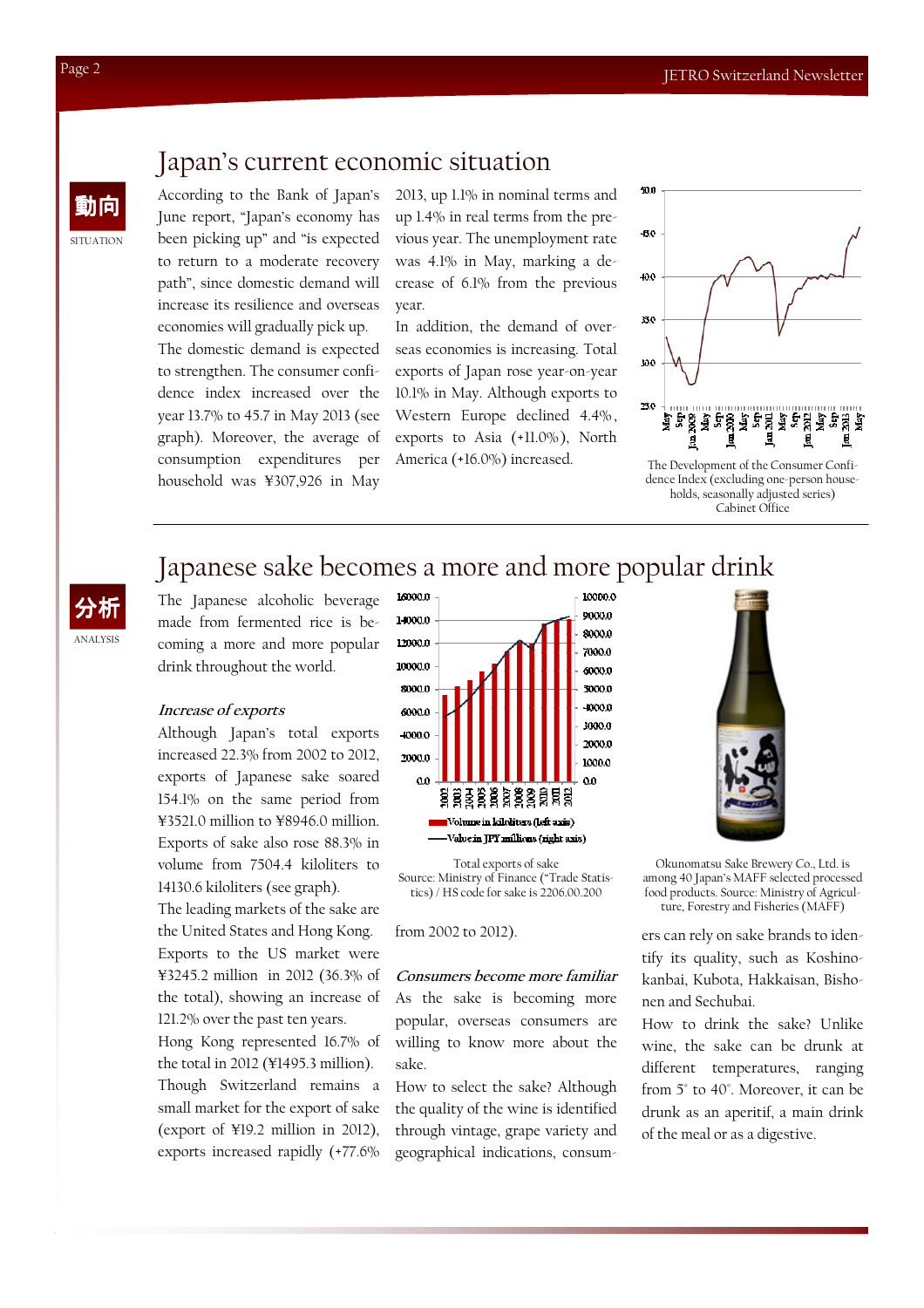Sushi-Tram will resume from August 14 to October 5. It will run in Zurich every Wednesday, Thursday, Friday and Saturday. Passengers will travel this year in a old-timer tramway (see pictures). The sightseeing tour in Zurich (from Bellevue stop to Limmatquai, Enge, Oerlikon and Stauffacherstrasse) takes two hours and includes starter, sushi and dessert.

For further information, please see: www.sushitram.ch



# Conference on African Development held in Tokyo

The fifth International Conference on African Development (TICAD V) was held in Yokohama from June 1 to 3, 2013. TICAD is an international conference held every five years "to promote high-level policy dialogue between African leaders and development partners".

As shown by the graph, the trade between Japan and African countries has been volatile in the past decade. Exports and imports fell in 2009. On the period from 2002 to 2012, exports to Africa increased 68.0% from ¥314.1 billion to ¥1,032.0 billion, and imports from Africa rose 138.8% from ¥710.4 billion to ¥1696.2 billion.

### Announcement of measures

At TICAD V, Minister of Economy, Trade and Industry Toshimitsu Motegi announced the doubling of the number of the Japan External Organization (JETRO) in Africa



from 5 to 10. Current JETRO offices are located in Abidjan (Cote d'Ivoire), Cairo (Egypt), Nairobi (Kenya), Lagos (Nigeria) and Johannesburg (South Africa).

Additional measures have been announced. The cover terms and conditions for trade insurance (covering 19 African countries) will

be eased. The number of locallyhired employees in Japanese enterprises in Africa will be doubled in five years (from 200,000 to 400,000). The environment cooperation, including the Joint Crediting Mechanism, will be promoted. Japan Oil, Gas and Metals National Corporation (JOGMEC) will provide a financial support to African countries by providing 2 billion dollars. 1,000 human resources exclusively in the resources field will be developed.

### African fair

METI and JETRO hosted the African Fair 2013. This fair aims at further familiarizing Japan's private sectors with Africa. The number of companies that exhibited their made-in-Japan products increased from 11 to 73 and the number of visitors rose from 46,000 to 56,000 from the previous fair in 2008.

# EVENT 行事